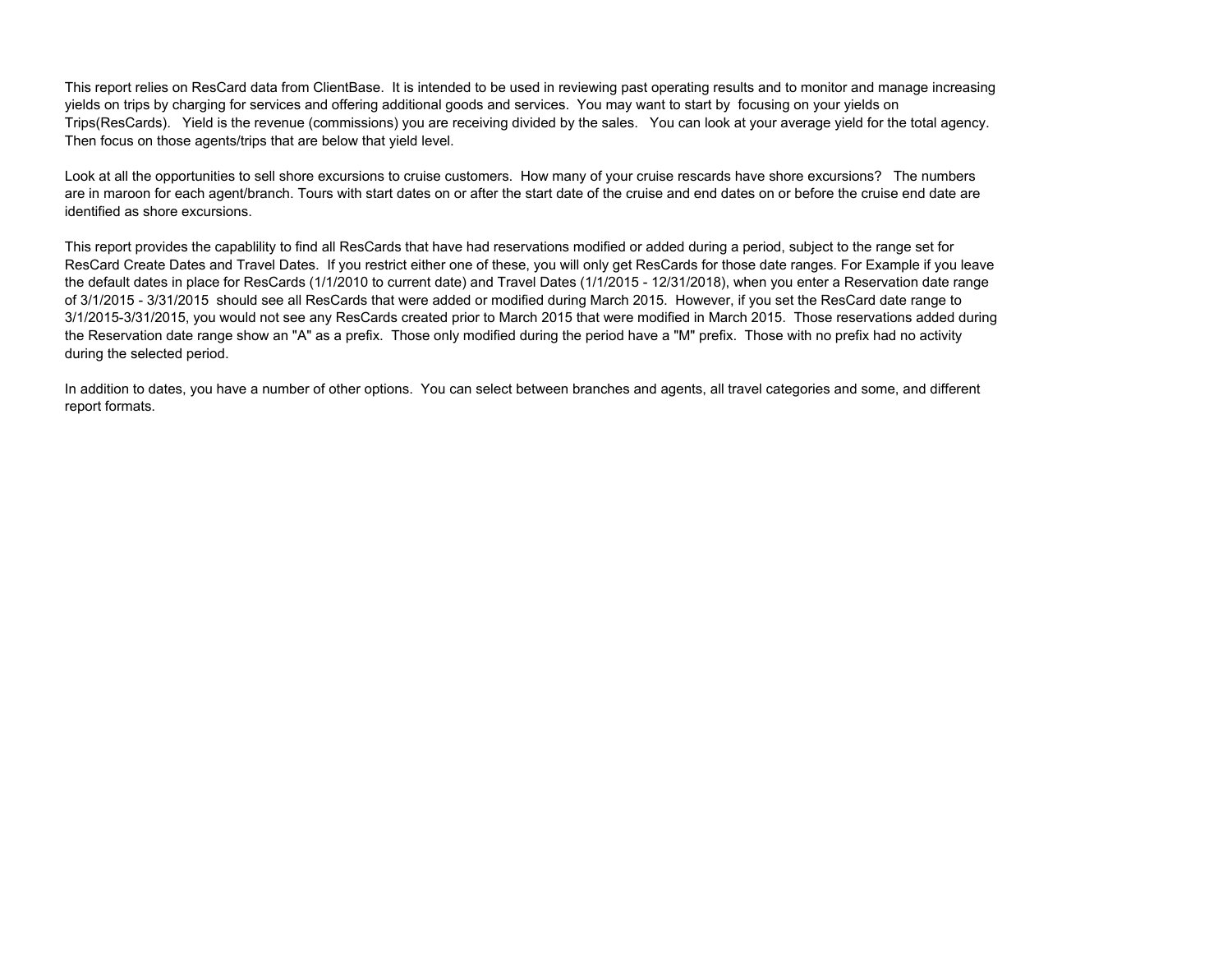## **Revenue By ResCard - Detail - All ResCards**

| <b>Client Name</b><br>Reserved                | <b>Rescard Line</b><br>Vendor Name<br><b>Reservation Line</b><br><b>Agent Name</b> | <b>Create</b>      | <b>Start</b>                              | <b>End</b><br><b>Agent or Branch Total Line</b> | Nmbr<br>Pax    | Sales Amt<br>Sales Amt<br><b>Sales Amt</b>    |             | Commission<br>Commission<br><b>Commission</b> | Disc/Markup<br>Disc/MarkUp<br>Disc/Markup | <b>Total Rev</b><br><b>Total Rev</b><br><b>Total Rev</b> | Yield<br>Yield      | Destination<br>% of Total | Dom/Int'l (Air Only)<br><b>RsCrds</b> | <b>Rsrvtn</b>                                       |
|-----------------------------------------------|------------------------------------------------------------------------------------|--------------------|-------------------------------------------|-------------------------------------------------|----------------|-----------------------------------------------|-------------|-----------------------------------------------|-------------------------------------------|----------------------------------------------------------|---------------------|---------------------------|---------------------------------------|-----------------------------------------------------|
| <b>Agent or Branch</b><br><b>Summary Data</b> |                                                                                    |                    | Average<br><b>ResCard</b><br><b>Sales</b> | Average<br><b>ResCard</b><br><b>Revenue</b>     |                | Average<br><b>Reservation</b><br><b>Sales</b> |             |                                               |                                           | Average<br><b>Reservation</b><br><b>Revenue</b>          |                     |                           |                                       | Average<br><b>Reservation</b><br><b>Per ResCard</b> |
| <b>Judy Jones</b>                             |                                                                                    |                    |                                           |                                                 |                |                                               |             |                                               |                                           |                                                          |                     |                           |                                       |                                                     |
| Johnson/Judy                                  |                                                                                    | 5/4/15             | 6/26/15                                   | 7/13/15                                         | 762            | 2,969.16                                      |             | .00                                           |                                           | .00                                                      | $0.00\%$            | Turkey                    |                                       |                                                     |
| 5/4/15                                        | <b>British Airways</b>                                                             |                    | Air                                       |                                                 | 2              | 2,969.16                                      |             | .00                                           |                                           | .00                                                      | 0.00%               |                           |                                       |                                                     |
| Johnson/Judy                                  |                                                                                    | 5/5/15             | 5/28/15                                   | 6/1/15                                          | 765            | 928.40                                        |             | .00                                           | $\overline{\phantom{a}}$                  | .00                                                      | $0.00\%$            |                           |                                       |                                                     |
| 5/5/15                                        | Alaska Airlines                                                                    |                    | Air                                       |                                                 | -1             | 464.20                                        |             | .00                                           | $\overline{\phantom{a}}$                  | .00                                                      | 0.00%               | D                         |                                       |                                                     |
| 5/5/15                                        | Alaska Airlines                                                                    |                    | Air                                       |                                                 | 1              | 464.20                                        |             | .00                                           | -                                         | .00                                                      | 0.00%               | D                         |                                       |                                                     |
| Johnson/Judy                                  |                                                                                    | 5/6/15             | 8/13/15                                   | 8/20/15                                         | 766            | 2,451.80                                      |             | 235.20                                        | $\overline{\phantom{a}}$                  | 235.20                                                   | 9.59%               |                           | Caribbean - Western                   |                                                     |
| 5/6/15                                        | <b>Carnival Cruise Lines</b>                                                       |                    |                                           | Cruise                                          | $\overline{c}$ | 1,097.80                                      |             | 99.80                                         | $\qquad \qquad \blacksquare$              | 99.80                                                    | 9.09%               |                           |                                       |                                                     |
| 5/6/15                                        | ShoreTrips                                                                         |                    | Tour                                      |                                                 | 2              | 160.00                                        |             | 16.00                                         | $\overline{\phantom{a}}$                  | 16.00                                                    | 10.00%              |                           |                                       |                                                     |
| 5/6/15                                        | ShoreTrips                                                                         |                    | Tour                                      |                                                 | $\overline{c}$ | 278.00                                        |             | 27.80                                         | $\overline{\phantom{a}}$                  | 27.80                                                    | 10.00%              |                           |                                       |                                                     |
| 5/6/15                                        | ShoreTrips                                                                         |                    | Tour                                      |                                                 | $\overline{2}$ | 916.00                                        |             | 91.60                                         | $\overline{\phantom{a}}$                  | 91.60                                                    | 10.00%              |                           |                                       |                                                     |
|                                               | <b>Judy Jones</b>                                                                  |                    |                                           |                                                 |                | 6,349.36                                      |             | 235.20                                        | .00                                       | 235.20                                                   | 3.70%               | 22.09%                    | 3                                     | 7                                                   |
|                                               | Averages:                                                                          |                    | 2,116.45                                  | 78.40                                           |                | 907.05                                        |             |                                               |                                           | 33.60                                                    |                     |                           |                                       | 2.33                                                |
|                                               |                                                                                    | <b>Travel Type</b> |                                           | <b>Sales</b>                                    |                | <b>Revenue</b>                                | <b>Rsrv</b> | Paxs                                          | Pax/Units                                 |                                                          | <b>Revenue/Rsrv</b> |                           | Revenue/Pax                           |                                                     |
| <b>Judy Jones</b>                             |                                                                                    | Cruise             |                                           | 1,097.800                                       |                | 99.800                                        | 1           | 2                                             | 2.00                                      |                                                          | 99.80               |                           | 49.90                                 |                                                     |
|                                               |                                                                                    | Tour               |                                           | 1,354.000                                       |                | 135.400                                       | 3           | 6                                             | 2.00                                      |                                                          | 45.13               |                           | 22.57                                 |                                                     |
|                                               |                                                                                    | Insurance          |                                           | .000                                            |                | .000                                          |             |                                               |                                           |                                                          |                     |                           |                                       |                                                     |
|                                               |                                                                                    | Fees               |                                           | 0.00                                            |                | .000                                          |             |                                               |                                           |                                                          |                     |                           |                                       |                                                     |
| <b>ResCards with fees of</b><br>0             |                                                                                    | 3                  | <b>Total ResCards</b>                     |                                                 |                |                                               |             |                                               | 0                                         | <b>Cruise Shore Excursions</b>                           |                     |                           |                                       |                                                     |

Rescard Create Date From: Rescard Create Date To:

 2/14/16 8:51:02PM Revenue By ResCard - Detail - All ResCards Page 2 Reservation Activity From: 5/1/15 5/1/15 5/1/15 5/1/15 5/1/15 6.5 1/1/15 6.5 1/1/15 6.5 1/1/15 6.5 1/1/15 6.5 1/1/15 Reservation Activity To: 5/1/15 5/31/15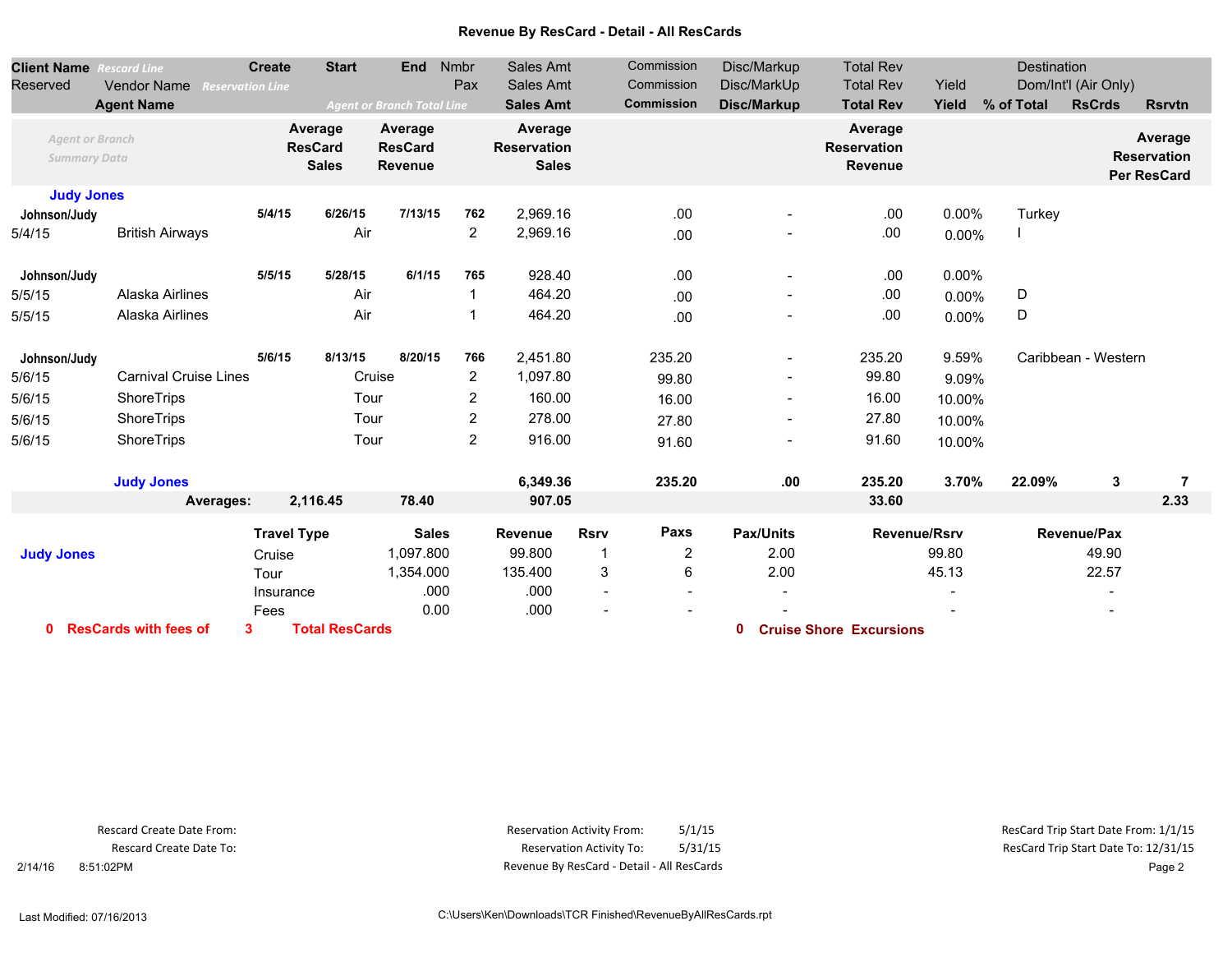| <b>Client Name</b>                            | <b>Rescard Line</b>      | <b>Create</b>                             | <b>Start</b>          | <b>End</b>                           | Nmbr           | Sales Amt                                     |                          | Commission        | Disc/Markup      | <b>Total Rev</b>                         |              | Destination |                      |                                                     |
|-----------------------------------------------|--------------------------|-------------------------------------------|-----------------------|--------------------------------------|----------------|-----------------------------------------------|--------------------------|-------------------|------------------|------------------------------------------|--------------|-------------|----------------------|-----------------------------------------------------|
| Reserved                                      | <b>Vendor Name</b>       | <b>Reservation Line</b>                   |                       |                                      | Pax            | Sales Amt                                     |                          | Commission        | Disc/MarkUp      | <b>Total Rev</b>                         | Yield        |             | Dom/Int'l (Air Only) |                                                     |
|                                               | <b>Agent Name</b>        |                                           |                       | <b>Agent or Branch Total Line</b>    |                | <b>Sales Amt</b>                              |                          | <b>Commission</b> | Disc/Markup      | <b>Total Rev</b>                         | Yield        | % of Total  | <b>RsCrds</b>        | <b>Rsrvtn</b>                                       |
| <b>Agent or Branch</b><br><b>Summary Data</b> |                          | Average<br><b>ResCard</b><br><b>Sales</b> |                       | Average<br><b>ResCard</b><br>Revenue |                | Average<br><b>Reservation</b><br><b>Sales</b> |                          |                   |                  | Average<br><b>Reservation</b><br>Revenue |              |             |                      | Average<br><b>Reservation</b><br><b>Per ResCard</b> |
| <b>Ken Jonker</b>                             |                          |                                           |                       |                                      |                |                                               |                          |                   |                  |                                          |              |             |                      |                                                     |
| Dechter/Brad                                  |                          | 5/15/15                                   | 7/3/15                | 7/12/15                              | 767            | 6,353.00                                      |                          | 485.94            |                  | 485.94                                   | 7.65%        |             |                      |                                                     |
| 5/15/15                                       | <b>Pleasant Holidays</b> | Tour                                      |                       |                                      | $\overline{2}$ | 6,353.00                                      |                          | 485.94            | $\blacksquare$   | 485.94                                   | 7.65%        |             |                      |                                                     |
| Dechter/Brad                                  |                          | 5/18/15                                   | 10/1/15               | 10/11/15                             | 771            | 6,064.00                                      |                          | 758.70            | $\sim$           | 758.70                                   | 12.51%       |             |                      |                                                     |
| 5/18/15                                       | <b>Princess Cruises</b>  |                                           |                       | Cruise                               | $\overline{2}$ | 6,064.00                                      |                          | 758.70            |                  | 758.70                                   | 12.51%       |             |                      |                                                     |
|                                               | <b>Ken Jonker</b>        |                                           |                       |                                      |                | 12,417.00                                     |                          | 1,244.64          | .00              | 1,244.64                                 | 10.02%       | 43.20%      | $\overline{2}$       | $\overline{2}$                                      |
|                                               | Averages:                | 6,208.50                                  |                       | 622.32                               |                |                                               | 6,208.50                 |                   |                  | 622.32                                   |              |             |                      | 1.00                                                |
|                                               |                          | <b>Travel Type</b>                        |                       | <b>Sales</b>                         |                | Revenue                                       | <b>Rsrv</b>              | Paxs              | <b>Pax/Units</b> |                                          | Revenue/Rsrv |             | <b>Revenue/Pax</b>   |                                                     |
| <b>Ken Jonker</b>                             |                          | Cruise                                    |                       | 6,064.000                            |                | 758.700                                       |                          | 2                 | 2.00             |                                          | 758.70       |             | 379.35               |                                                     |
|                                               |                          | Tour                                      |                       | 6,353.000                            |                | 485.940                                       |                          | 2                 | 2.00             |                                          | 485.94       |             | 242.97               |                                                     |
|                                               |                          | Insurance                                 |                       | .000                                 |                | .000                                          | $\overline{\phantom{a}}$ |                   |                  |                                          |              |             |                      |                                                     |
|                                               |                          | Fees                                      |                       | 0.00                                 |                | .000                                          |                          |                   |                  |                                          |              |             |                      |                                                     |
| <b>ResCards with fees of</b><br>$\mathbf 0$   |                          | $\mathbf{2}$                              | <b>Total ResCards</b> |                                      |                |                                               |                          |                   | 0                | <b>Cruise Shore Excursions</b>           |              |             |                      |                                                     |

Rescard Create Date From: Rescard Create Date To:

 2/14/16 8:51:02PM Revenue By ResCard - Detail - All ResCards Page 1 Reservation Activity From: 5/1/15 5/1/15 5/1/15 5/1/15 5/1/15 6.5 1/1/15 6.5 1/1/15 6.5 1/1/15 6.5 1/1/15 6.5 1/1/15 Reservation Activity To: 5/1/15 5/31/15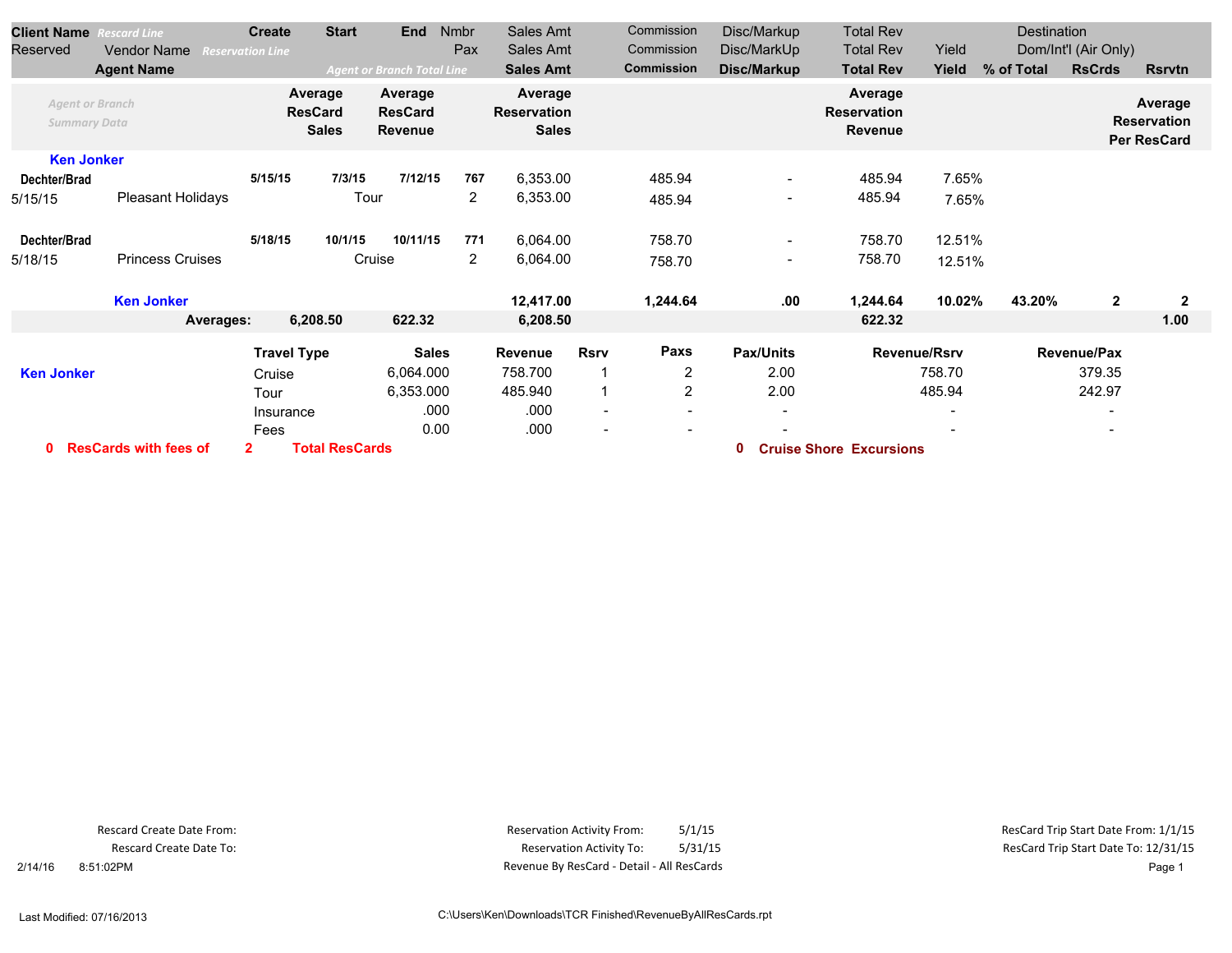| <b>Client Name</b><br><b>Rescard Line</b>   |                          | <b>Create</b>           | <b>Start</b>                              | <b>End</b>                           | Nmbr           | Sales Amt                                     |                          | Commission        | Disc/Markup                  | <b>Total Rev</b>                                |                     |            |                          |                                                     |
|---------------------------------------------|--------------------------|-------------------------|-------------------------------------------|--------------------------------------|----------------|-----------------------------------------------|--------------------------|-------------------|------------------------------|-------------------------------------------------|---------------------|------------|--------------------------|-----------------------------------------------------|
| Reserved                                    | <b>Vendor Name</b>       | <b>Reservation Line</b> |                                           |                                      | Pax            | Sales Amt                                     |                          | Commission        | Disc/MarkUp                  | <b>Total Rev</b>                                | Yield               |            | Dom/Int'l (Air Only)     |                                                     |
|                                             | <b>Agent Name</b>        |                         |                                           | <b>Agent or Branch Total Line</b>    |                | <b>Sales Amt</b>                              |                          | <b>Commission</b> | Disc/Markup                  | <b>Total Rev</b>                                | Yield               | % of Total | <b>RsCrds</b>            | <b>Rsrvtn</b>                                       |
| <b>Summary Data</b>                         | <b>Agent or Branch</b>   |                         | Average<br><b>ResCard</b><br><b>Sales</b> | Average<br><b>ResCard</b><br>Revenue |                | Average<br><b>Reservation</b><br><b>Sales</b> |                          |                   |                              | Average<br><b>Reservation</b><br><b>Revenue</b> |                     |            |                          | Average<br><b>Reservation</b><br><b>Per ResCard</b> |
|                                             | <b>Paul Jonker</b>       |                         |                                           |                                      |                |                                               |                          |                   |                              |                                                 |                     |            |                          |                                                     |
| Dechter/Brad                                |                          | 5/15/15                 | 7/19/15                                   | 7/24/15                              | 758            | 1,450.00                                      |                          | 185.06            | $\overline{\phantom{a}}$     | 185.06                                          | 12.76%              |            |                          |                                                     |
| 5/15/15                                     | <b>Pleasant Holidays</b> |                         | Tour                                      |                                      | $\overline{2}$ | 1,450.00                                      |                          | 185.06            | $\overline{\phantom{a}}$     | 185.06                                          | 12.76%              |            |                          |                                                     |
| Dechter/Brad                                |                          | 5/15/15                 | 11/19/15                                  | 11/29/15                             | 768            | 8,526.00                                      |                          | 598.79            | $\overline{\phantom{a}}$     | 598.79                                          | 7.02%               |            |                          |                                                     |
| 5/15/15                                     | Pleasant Holidays        |                         | Tour                                      |                                      | 2              | 8,526.00                                      |                          | 598.79            | $\qquad \qquad \blacksquare$ | 598.79                                          | 7.02%               |            |                          |                                                     |
|                                             | <b>Paul Jonker</b>       |                         |                                           |                                      |                | 9,976.00                                      |                          | 783.85            | .00                          | 783.85                                          | 7.86%               | 34.71%     | $\mathbf{2}$             | $\mathbf 2$                                         |
|                                             | Averages:                |                         | 4,988.00                                  | 391.93                               |                | 4,988.00                                      |                          |                   |                              | 391.93                                          |                     |            |                          | 1.00                                                |
|                                             |                          | <b>Travel Type</b>      |                                           | <b>Sales</b>                         |                | Revenue                                       | <b>Rsrv</b>              | Paxs              | Pax/Units                    |                                                 | <b>Revenue/Rsrv</b> |            | Revenue/Pax              |                                                     |
| <b>Paul Jonker</b>                          |                          | Cruise                  |                                           | .000                                 |                | .000                                          | $\overline{\phantom{a}}$ | $\blacksquare$    | $\overline{\phantom{0}}$     |                                                 |                     |            | $\overline{\phantom{a}}$ |                                                     |
|                                             |                          | Tour                    |                                           | 9,976.000                            |                | 783.850                                       | $\overline{2}$           | 4                 | 2.00                         |                                                 | 391.93              |            | 195.96                   |                                                     |
|                                             |                          | Insurance               |                                           | .000                                 |                | .000                                          | $\overline{\phantom{a}}$ | $\blacksquare$    |                              |                                                 |                     |            |                          |                                                     |
|                                             |                          | Fees                    |                                           | 0.00                                 |                | .000                                          |                          |                   |                              |                                                 |                     |            | $\overline{\phantom{0}}$ |                                                     |
| <b>ResCards with fees of</b><br>$\mathbf 0$ |                          | $\mathbf{2}$            | <b>Total ResCards</b>                     |                                      |                |                                               |                          |                   | 0                            | <b>Cruise Shore Excursions</b>                  |                     |            |                          |                                                     |

Rescard Create Date From: Rescard Create Date To:

 2/14/16 8:51:02PM Revenue By ResCard - Detail - All ResCards Page 1 Reservation Activity From: 5/1/15 5/1/15 5/1/15 5/1/15 5/1/15 6.5 1/1/15 6.5 1/1/15 6.5 1/1/15 6.5 1/1/15 6.5 1/1/15 Reservation Activity To: 5/1/15 5/31/15